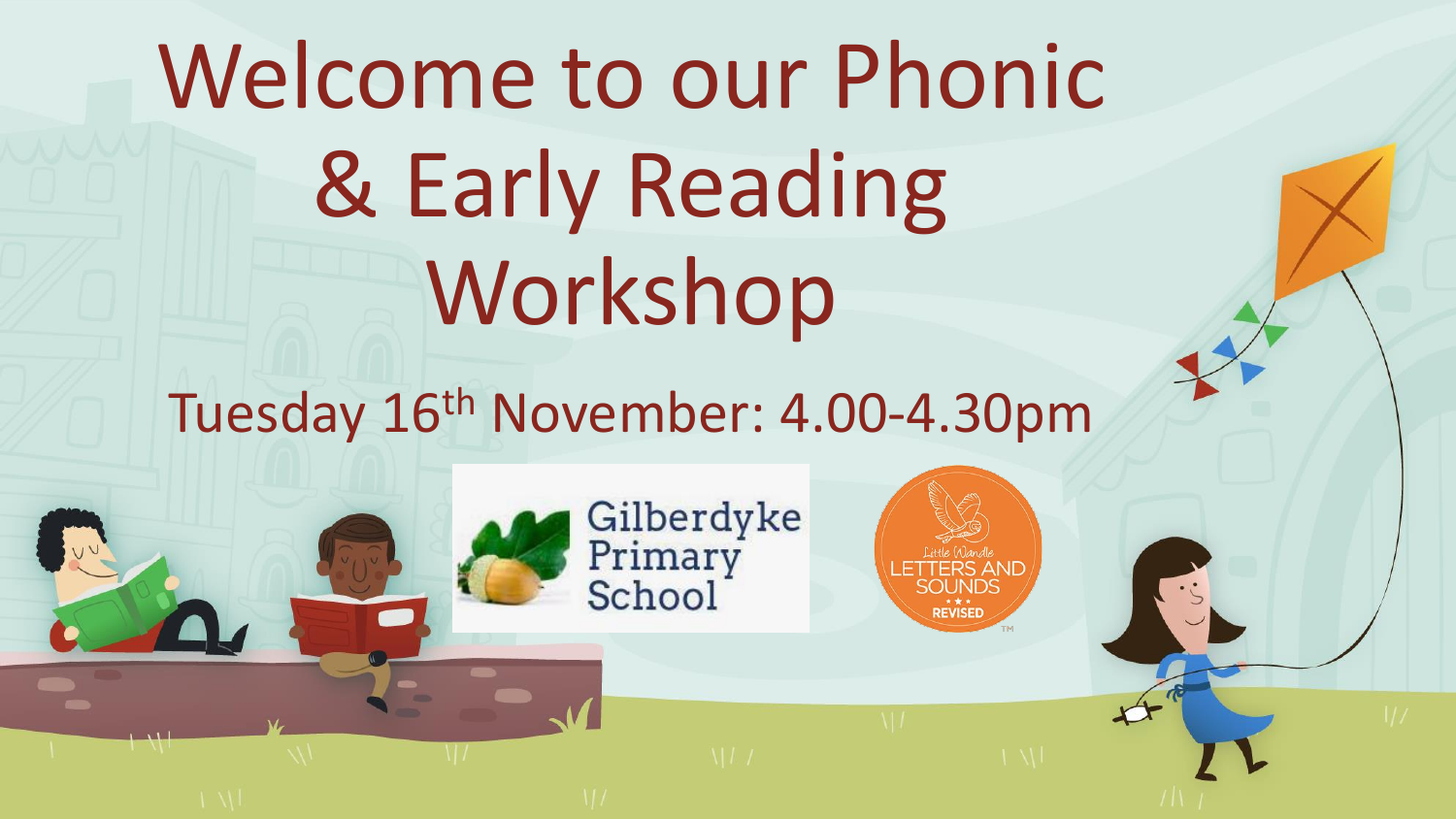# What is Phonics?

Synthetic phonics…..

### **Read**

- Say each sound
- Blend the sounds
- Say the word

### **Spell**

- Say the word
- Identify each sound
- Write the letter/s to represent each sound

### Reversibility principle

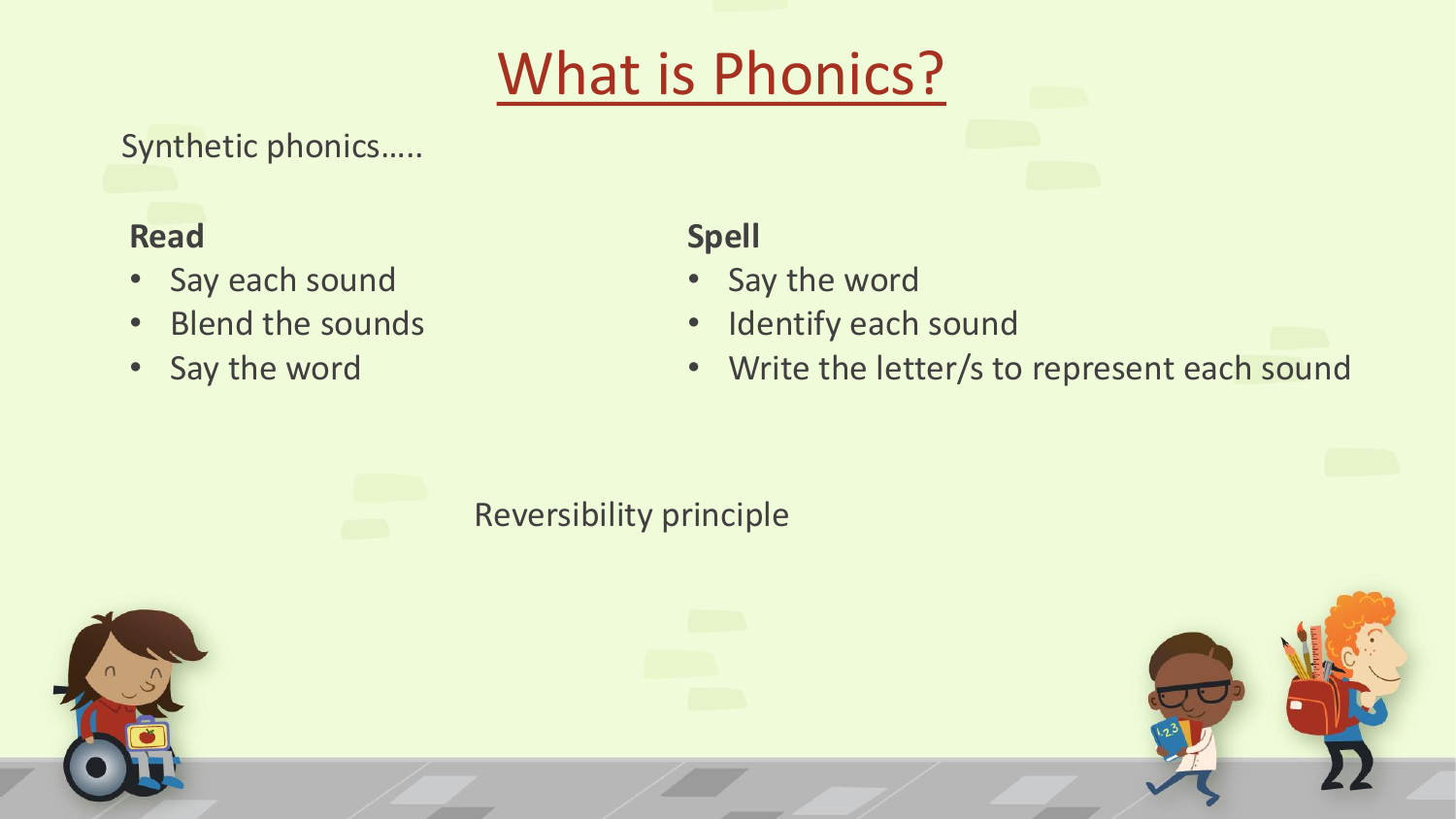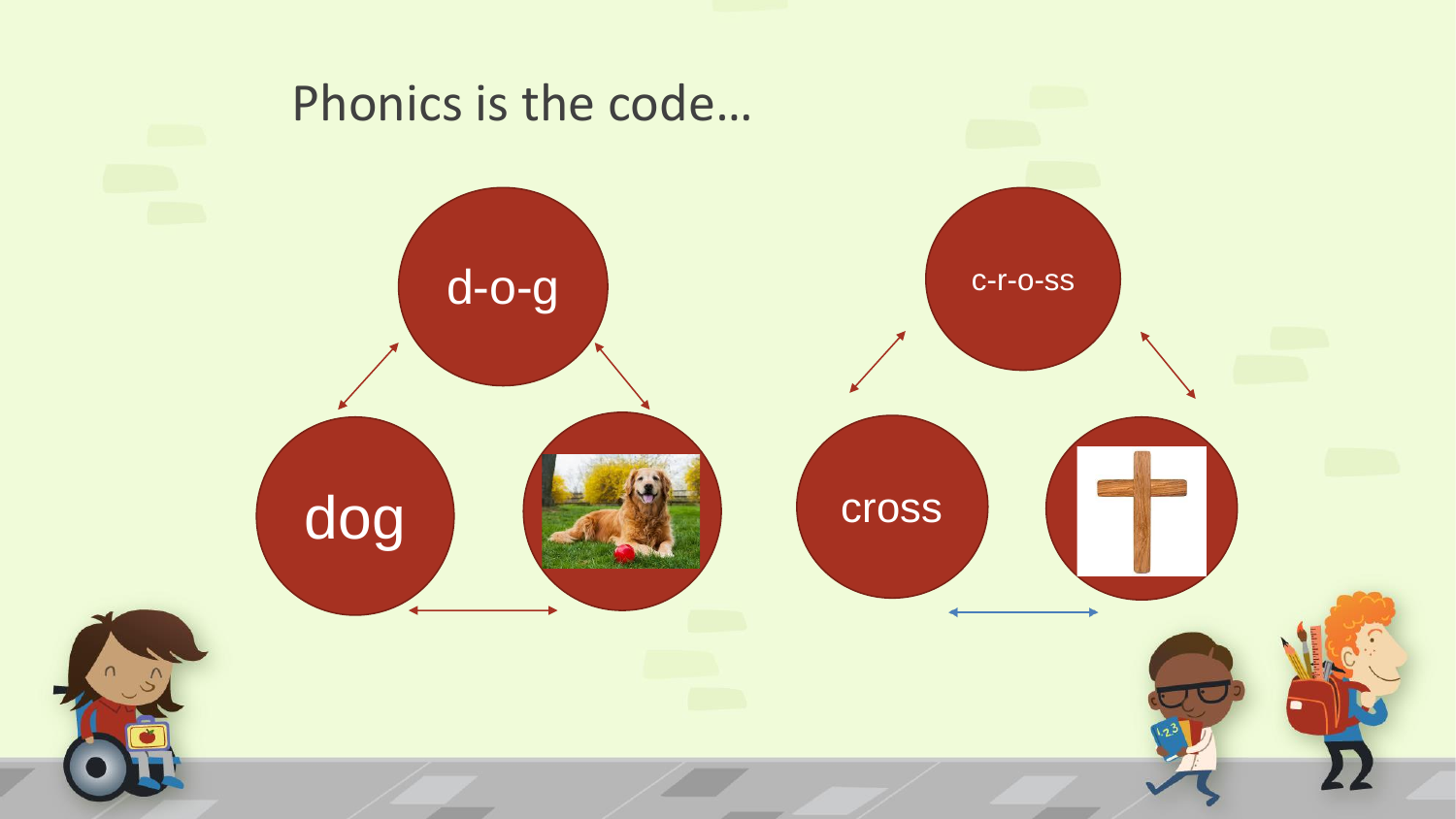### **Terminology**

**Phoneme** – smallest unit of sound in a word

**Grapheme** – a letter or sequence of letters that represent a phoneme

- **Digraph** two letters that make one sound
- **Trigraph** three letters that make one sound

**Tricky words**: words that cannot be fully decoded at that time

A phoneme can be represented/spelled in more than one way: rain, play, eight. The same grapheme may represent more than one phoneme: me, met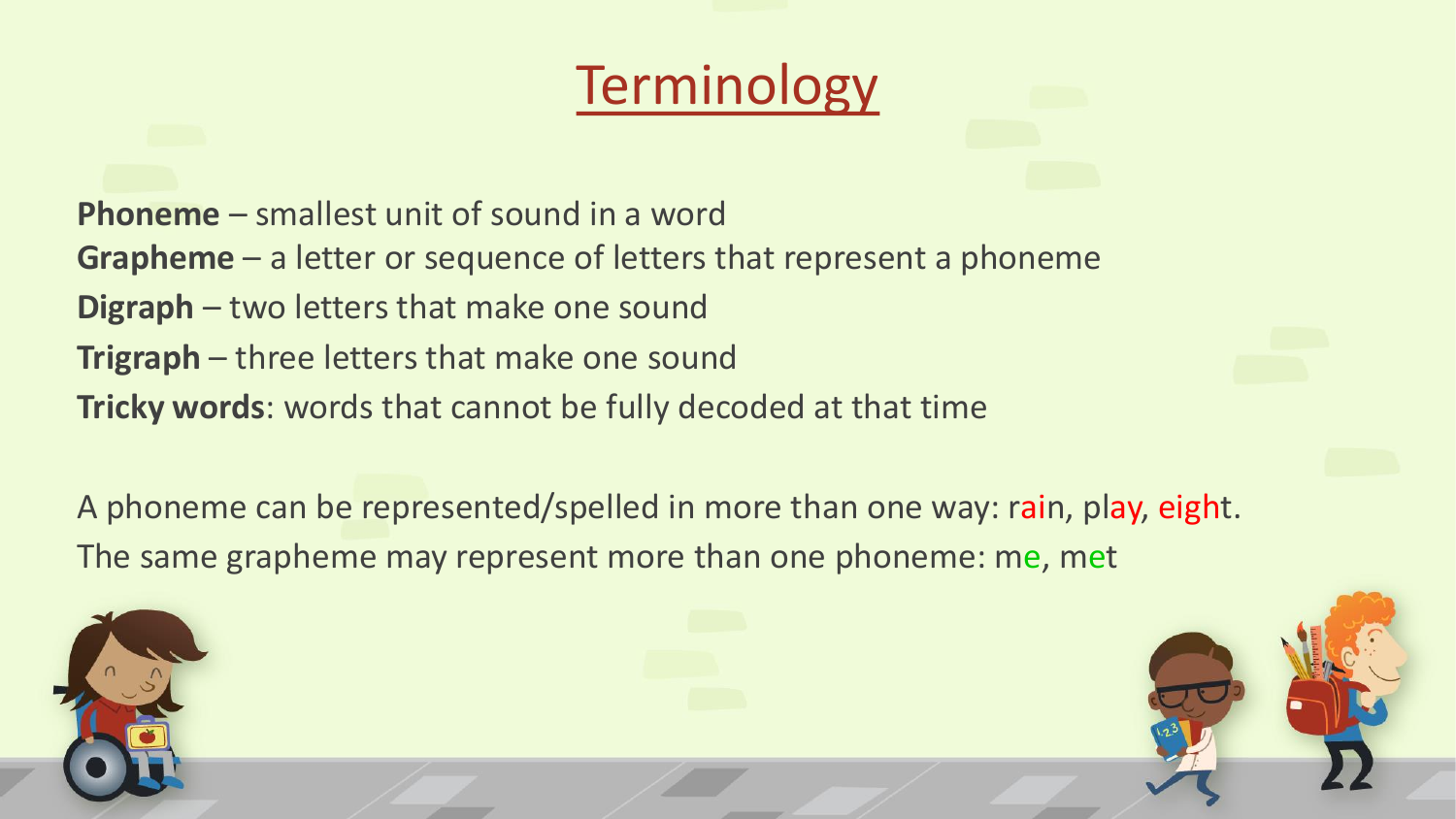### Phonics and Early Reading at Gilberdyke

- On the **1st** April 2021, the DFE released guidance on the new core criteria for systematic synthetic phonics programmes (SSP). SSP programmes now need to meet a set of 16 core criteria. A complete programme is one that provides all that is essential to teach SSP to children in reception and key stage one years of mainstream primary schools, up to or beyond the standards expected by the national curriculum, and provides sufficient support for them to become fluent readers.
- In September 2021 we introduced a new validated Phonics Programme: Little Wandle Letters and Sound Revised
- Investment in new resources to match the programme including new reading books

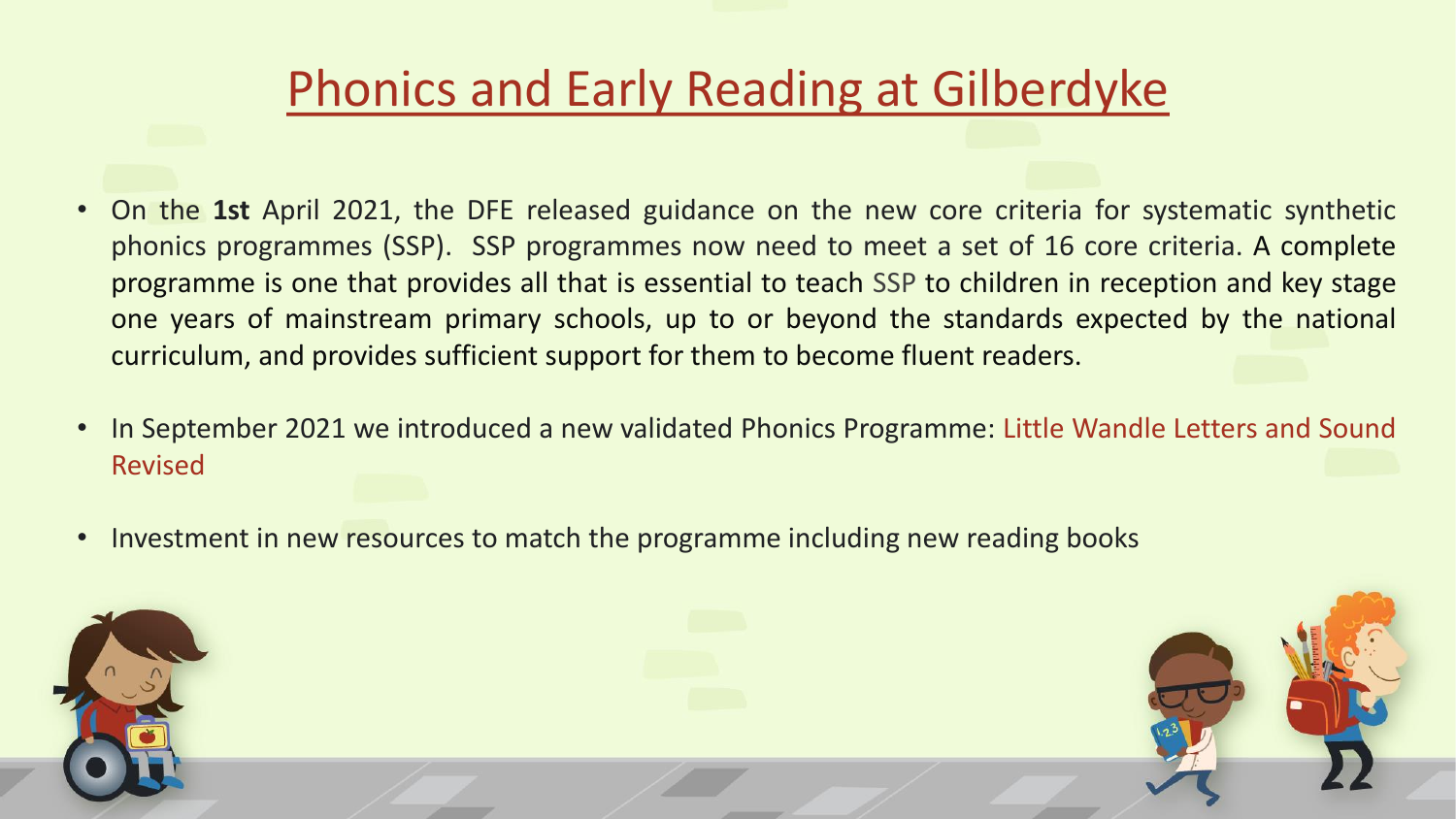# Little Wandle

- Term by term progression of GPCs
- Teach 4 new Grapheme Phoneme Correspondences per week
- Organised so that children are taught from the simple to more complex GPCs plus tricky words.
- All the graphemes taught are practised in words, sentences, and later on, in fully decodable books.
- Review and revise GPCs and words, daily, weekly and across terms and years, in order to move this knowledge into their long term memory.
- Children need to learn to read as quickly as reasonably possible, so they can move from learning to read, to reading to learn.
- Our expectations of progression are aspirational yet achievable pace, practice and participation by all children.
- Children who are not keeping-up with their peers will be given additional practice immediately through keep-up sessions.



#### **Reception**

| Autumn 1 Phase 2 graphemes | New tricky words |
|----------------------------|------------------|
| satpinmdgockckeurhbfl      | is I the         |

| Autumn 2 Phase 2 graphemes                                                                                                                                                  | New tricky words                                                              |
|-----------------------------------------------------------------------------------------------------------------------------------------------------------------------------|-------------------------------------------------------------------------------|
| ff II ss j v w x y z zz qu ch sh th ng nk<br>* words with -s /s/ added at the end (hats sits)<br>. words ending -- s /z/ (his) and with -- s /z/ added at the end<br>(bags) | put* pull* full* as and has his her go no to into she<br>push" he of we me be |

\*The tricky words 'put', 'pull', 'full and 'push' may not be tricky in some regional pronunciations, in which case, they should not t reated as such

| Spring 1 Phase 3 graphemes                                                                  | New tricky words                     |
|---------------------------------------------------------------------------------------------|--------------------------------------|
| ai ee igh oa oo oo ar or ur ow oi ear air er<br>words with double letters<br>+ longer words | was you they my by all are sure pure |

| Spring 2 Phase 3 graphemes                                                                                                                                                                | No new tricky words                                                                        |  |
|-------------------------------------------------------------------------------------------------------------------------------------------------------------------------------------------|--------------------------------------------------------------------------------------------|--|
| Review Phase 3<br>· longer words, including those with double letters<br>· words with -s /z/ in the middle<br>* words with -- es /z/ at the end<br>· words with -s /s/ and /z/ at the end | Review all taught so far                                                                   |  |
| Summer 1 Phase 4                                                                                                                                                                          | New tricky words                                                                           |  |
| Short vowels with adjacent consonants<br>· CVCC CCVC CCVCC CCCVC CCCVCC<br>a banan banannan han akanyi wanadi i                                                                           | said so have like some come love do were here little<br>says there when what one out today |  |

| and a state of the particle of the contract of contract the contract of the contract<br>· words ending in suffixes:<br>-ing, -ed /t/, -ed /id/ /ed/, -est                                                   |                          |  |
|-------------------------------------------------------------------------------------------------------------------------------------------------------------------------------------------------------------|--------------------------|--|
| Summer 2 Phase 4 graphemes                                                                                                                                                                                  | No new tricky words      |  |
| Phase 3 long vowel graphemes with adjacent consonants<br>· CVCC CCVC CCCVC CCV CCVCC<br>· words ending in suffixes:<br>-ing, -ed /t/, -ed /id/ /ed/, -ed /d/ -er, -est<br>· longer words and compound words | Review all taught so far |  |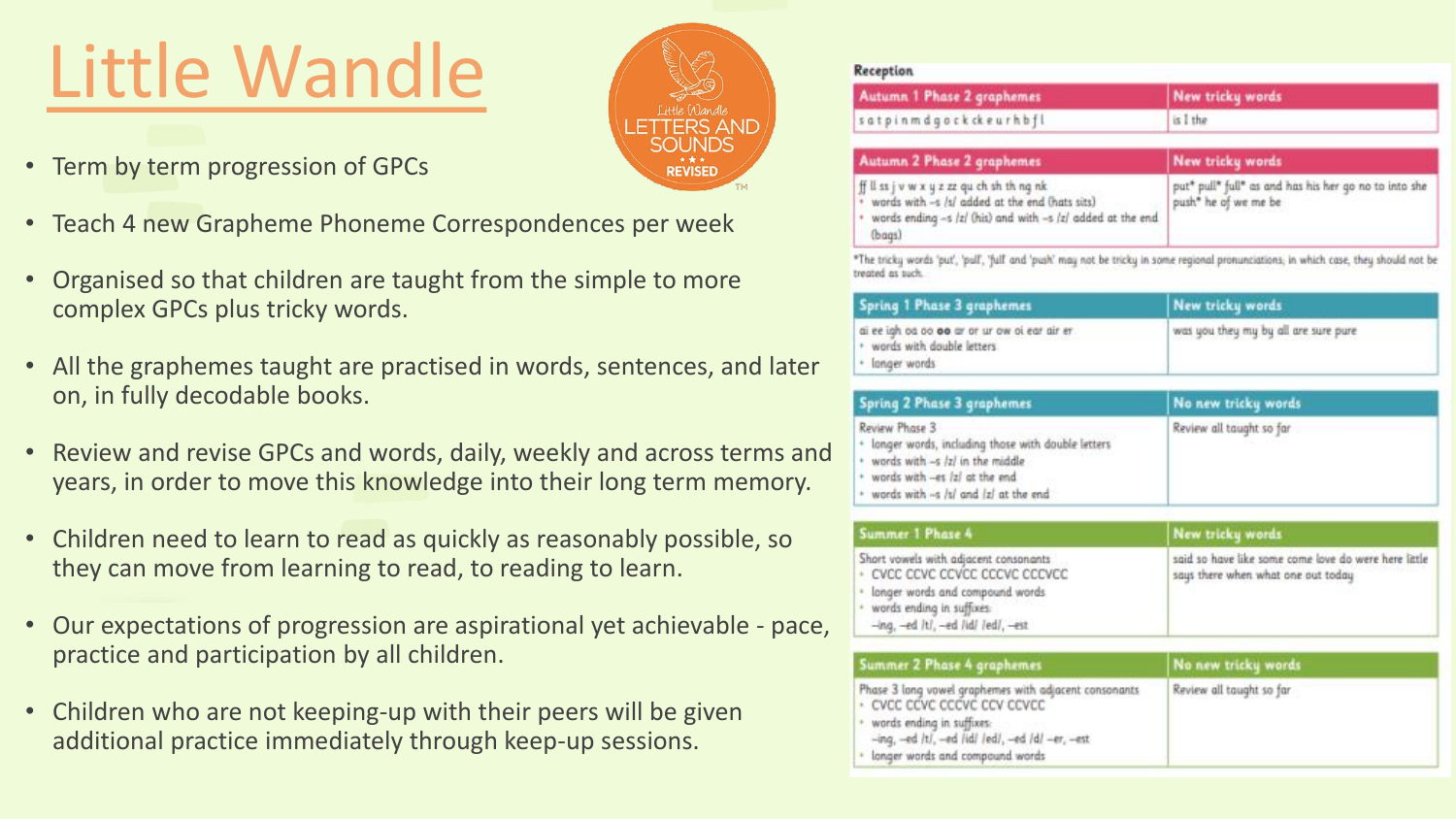### Phonics and Early Reading at Gilberdyke

- Daily whole class phonics lesson: keep up not catch up (starts week 2 in Reception. 30 45 minutes daily)
- Additional daily group and individual keep up sessions for children identified as not keeping up with the pace of the programme
- Rigorous assessment summative assessment half-termly and daily formative assessment
- Group Reading 3 x a week in groups matched to phonic knowledge (Day 1: Decoding. Day 2: Building fluency and prosody. Day 3: Comprehension)
- Daily language rich text shared to teach comprehension and new language and to instil a love of reading
- Phonics Screen Check: (December for Year 2, June for Year one)

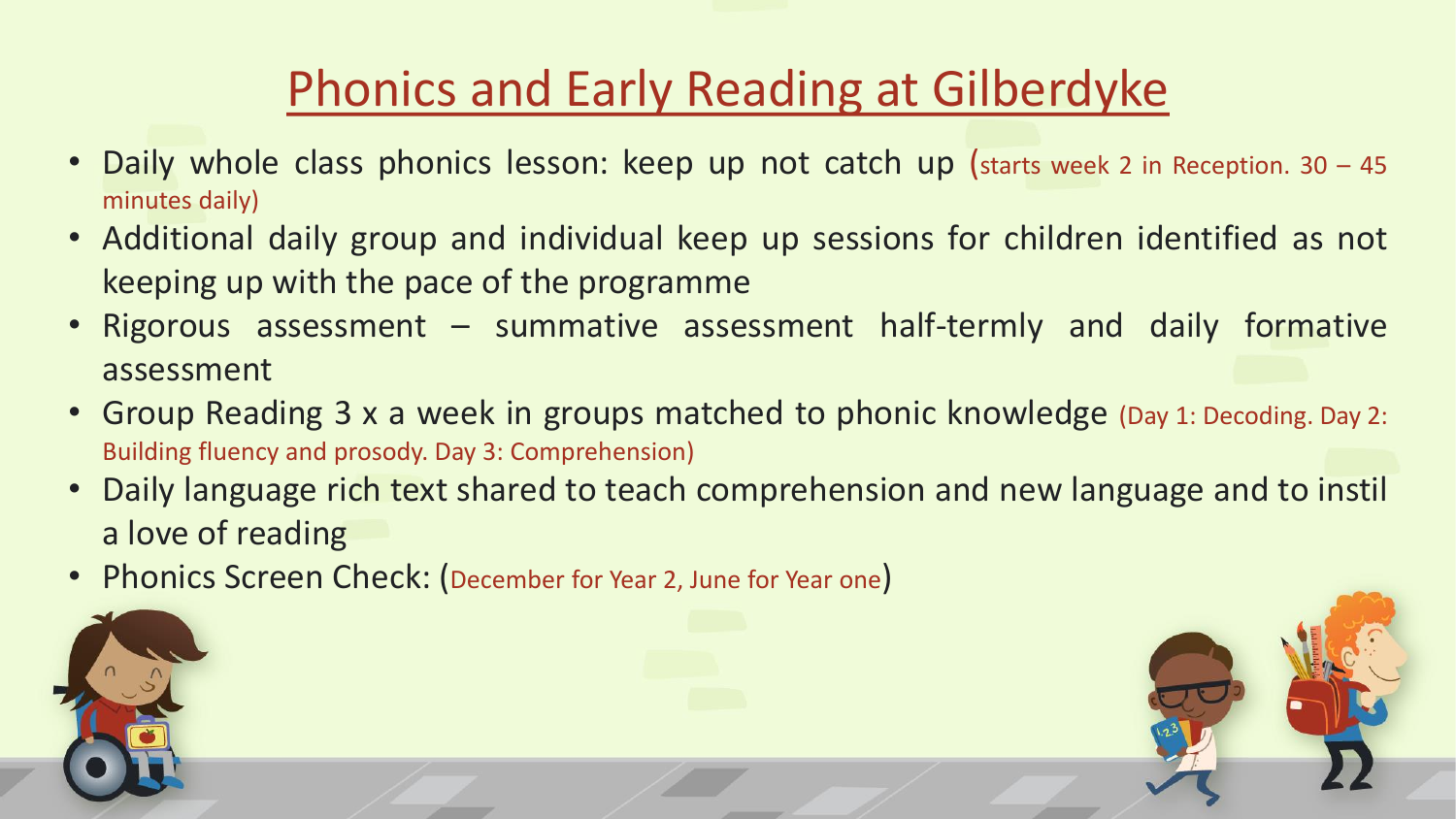

# Application of Phonics to Reading



- It is the school's role to teach reading but parents/carers play a vital role. It is important that children have plenty of practice reading at home in order to become fluent, confident readers.
- Parents' or carers' support is needed to help their child practise reading and develop fluency with a book they have already read at school.
- This book needs to be matched to their phonic stage and be fully decodable. If books are sent home that the child cannot decode, it will lead to frustration for the child and the parent/carer.
- To ensure that reading at home is an enjoyable experience and does not feel like a chore, schools need to send home reading practice books in which the child can read 90% of the words.
- It does not have to be a different book every time; it may need to be the same book if the child still needs to develop fluency.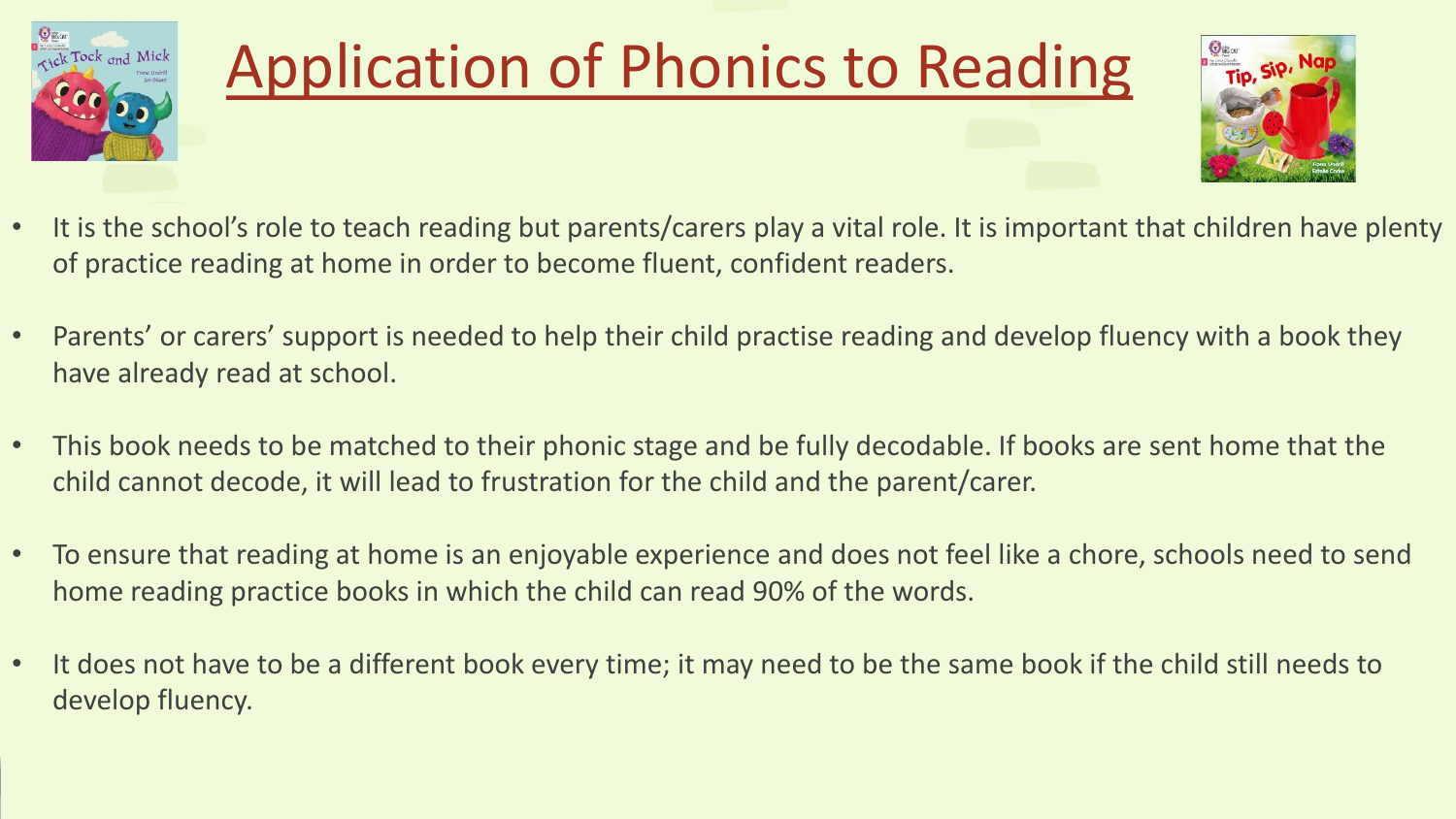## The Decoding Book

- Weekly Ebook (Big Cat) (group reading text in school). This will be allocated every Monday in EYFS & Wednesday KS1 (this is the same login as before – please ask if you have forgotten your login)
- An additional fully decodable book matched to phonic knowledge (to gain fluency)
- These books have been carefully matched to your child's current reading level. If your child is reading it with little help, please don't worry that it's too easy – your child needs to develop fluency and confidence in reading.
- Listen to them read the book. Remember to give them lots of praise celebrate their success! If they can't read a word, read it to them. After they have finished, talk about the book together.





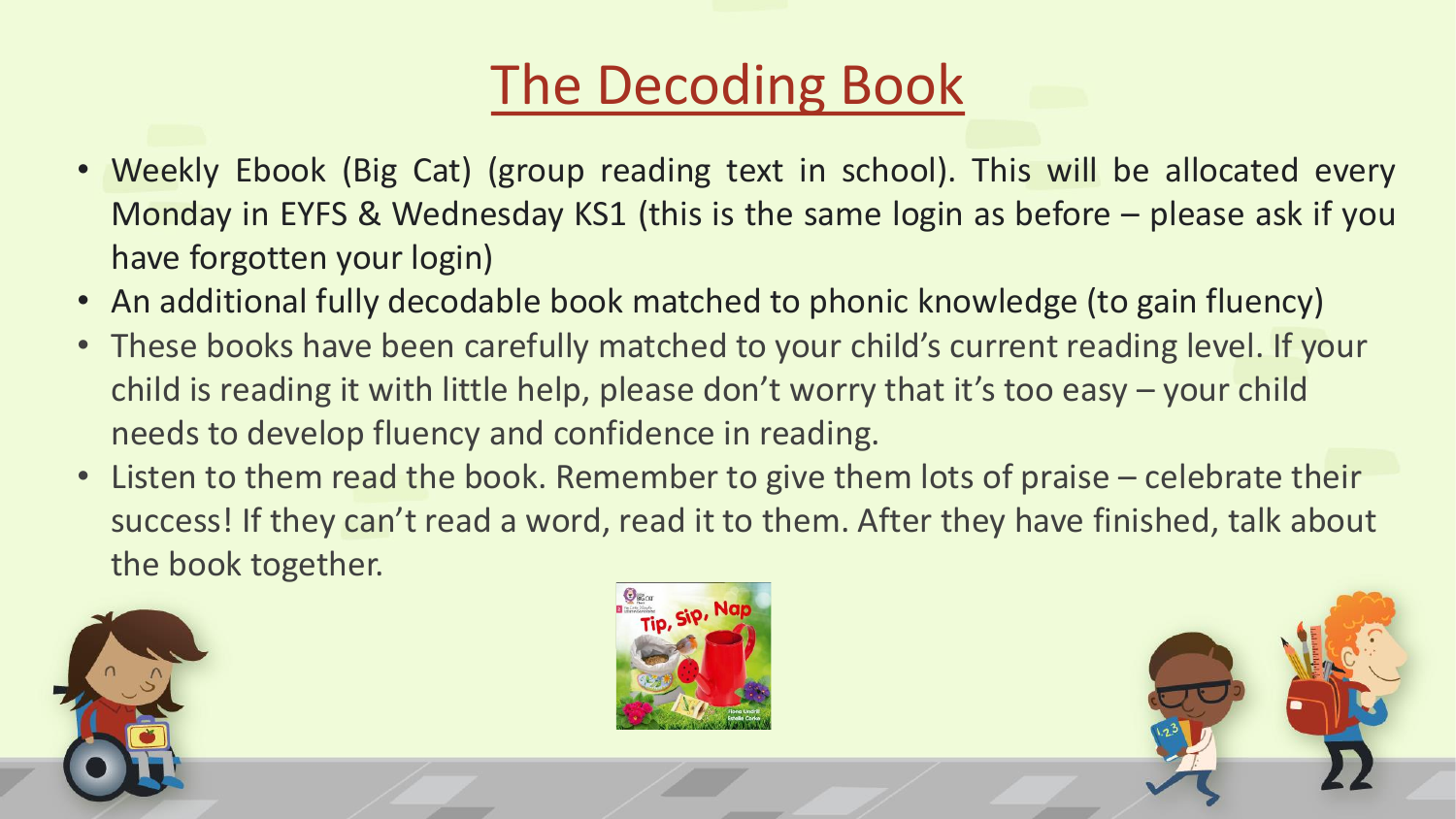## The Sharing Book

- If children are to become lifelong readers, it is essential that they are encouraged to read for pleasure. The sharing book is a book they have chosen for you to enjoy together.
- Please remember that you shouldn't expect your child to read this alone. Read it to or with them. Discuss the pictures, enjoy the story, predict what might happen next, use different voices for the characters, explore the facts in a non-fiction book. The main thing is that you have fun!





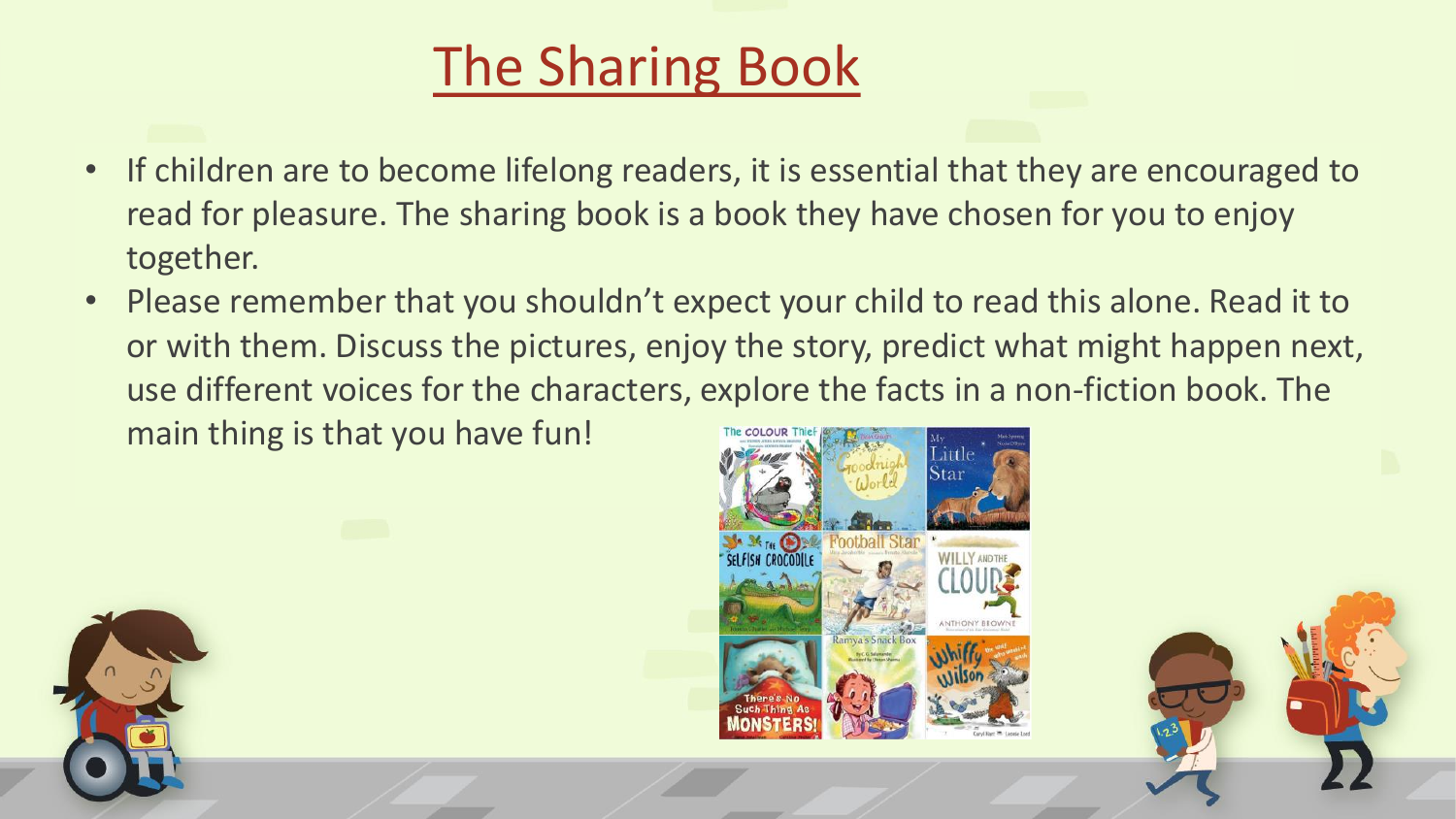### Phonics in Action

- Come and see how your child learns phonics at school:
- Reception and Year one : Tuesday 23<sup>rd</sup> November 9.00 -9.30am (please come to the main office to sign in and you will be taken to your child's classroom)